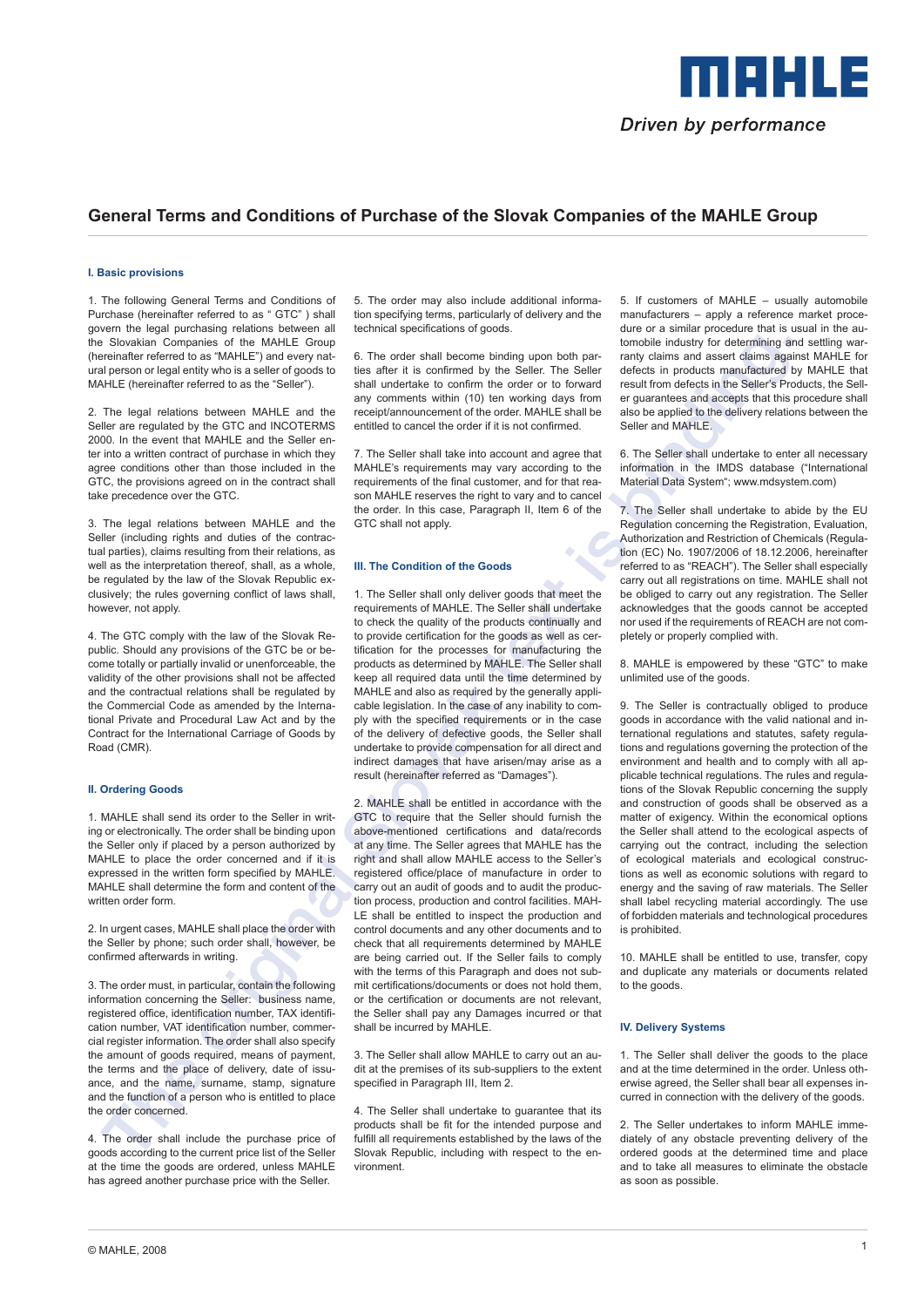3. Upon delivery of goods, the Seller shall undertake to submit to MAHLE the delivery note which must include the minimum data as stated in the order in accordance with Paragraph II, Item 3 of the "GTC", as well as certificates indicating compliance with the requirements of MAHLE and the valid legislation.

4. MAHLE reserves the right to change the place of delivery or the time of delivery of the goods in the accepted order in writing or electronically.

We have the result of the same propose in the same of the same of the same of the same of the same of the same of the same of the same of the same of the same of the same of the same of the same of the same of the same of 5. In the case of force majeure the liability of the contractual party for failure to comply with the obligations arising from their business relation or any additional extra-contractual obligation determined in the Commercial Code is excluded. Any events that cannot be foreseen by the Seller and that might have an impact on the execution and delivery of goods are deemed to be force majeure. Force majeure shall include in particular: natural disaster, extreme weather conditions, fire, war and warlike operations, national uprisings, strikes, embargo, the prohibition of exportation and importation. Any strike on the part of the Seller side is not deemed force majeure. If "force majeure" in the sense of this Item renders it temporarily impossible to perform the contractual obligations, the obligation continues to exist, unless otherwise agreed by the parties to the contract. If the Seller is unable to deliver goods to the place and at the time agreed in the order for reasons of "force majeure", the delivery time shall be extended accordingly by the period of delay caused by the force majeure. The Seller shall undertake to inform MAHLE of these facts and shall notify MAHLE at least of the approximate possible time of delivery of the goods.

6. In the event that the delivery of goods is not possible for reasons for which the Seller is responsible, MAHLE has the right to withdraw from the contractual relation and the right to compensation for Damages.

7. The Seller shall undertake to transfer goods to the agreed place at the Seller's expense. The Seller shall undertake to deliver and to forward to MAHLE immediately all the documents necessary for loading the goods or relating to the goods. The goods shall be packaged and protected against any external influences that could have an impact on the quality and attributes of the goods, unless otherwise agreed by the parties to the contract. The Seller shall undertake to forward goods in packaging that fulfills the conditions for the safe transport and protection of the goods. The Seller shall undertake to use recycled material and to mark it appropriately.

8. Upon receipt of the goods, MAHLE shall carry out only a visual inspection (the number, the state of the packaging, the state of transport) such as is possible in the ordinary course of business. MAHLE shall notify the Seller of all defects determined at a later time in due time. MAHLE is not obliged to accept defective goods or goods that do not comply with all the requirements.

9. If the Seller does not deliver goods at the specified time and to the specified place, MAHLE shall be entitled to claim a contractual penalty amounting to 0.5 % of the purchase price of the undelivered goods for every day of delay. If despite a written warning from MAHLE the Seller is still in arrears with the delivery of the goods and an appropriate period of time granted in writing for delivery of the goods has lapsed, MAHLE shall have the right to withdraw from the agreement and the right to claim compensation for Damages.

### **V. Purchase Price and Terms of Payment**

1. The purchase price shall always be agreed in writing by the persons authorized to do so by the parties to the contract.

2. When determining the price of goods (purchase price) the Seller shall act such that the most favorable terms are offered to MAHLE and the Seller shall improve these terms constantly. If during the legal relationship the Seller offers the goods in comparable quantities to a third party under more favorable conditions, in particular with regard to price, technology, then the supplier shall also grant MAHLE these more favorable prices. The new conditions shall apply retrospectively from the time at which the supplier has granted these more favorable conditions to the third party.

3. The agreed purchase price shall be stated in the order and every change to this price must be stated in writing. Unless otherwise agreed by the parties, the purchase price stated in the order shall include the costs of packaging, insurance, importation and transport to the address or place of use as determined by MAHLE.

4. The invoiced purchase price shall be payable within (30) thirty days from the end of the month following that in which the invoice was delivered to MAHLE.

5. Should the goods be defective, MAHLE shall not be obliged to pay their price until the defects are rectified.

6. The invoice must contain the data required by the legislation applicable at the seat of the invoicing party and also of the invoice recipient. The issued invoice must contain the data for the order concerned.

7. The purchase price of the goods is payable in principle in Slovak crowns. However, in accordance with the GTC, contracts entered into by the Seller and by MAHLE and the applicable legislation, MAH-LE may also pay the Seller the purchase price in foreign currency.

### **VI. Reservation of Title, Risk of Damage**

1. The goods shall become the property of MAHLE upon the delivery of the goods by the Seller and upon the full payment of the purchase price by MAHLE.

2. All risk of Damage to the goods shall pass to MAHLE upon delivery of the goods to MAHLE by the Seller. Should the delivered goods, however, be defective, the risk of Damage shall remain with the Seller.

# **VII. Liability for Defects, Warranty, Warranty Claim**

1. The Seller shall undertake to deliver the ordered goods to MAHLE in the agreed amount and quality (in compliance with the written order) and shall be liable for defective goods. Goods shall also be deemed defective if they are not delivered in the agreed amount, time, place, quality, specification and packaging, or if they have material, manufacturing and construction defects, are delivered without the relevant documents or do not meet the specifications set out in the order. Should defective goods be delivered, MAHLE shall be entitled to claim Damages.

2. Liability for defects of goods, quality guarantees, rights and duties arising out of them shall be regulated by the applicable Slovak legislation and these GTC. The Seller shall be liable for defects of goods if such defects were present at the time of the passage of the risk of Damage to MAHLE.

3. Unless otherwise agreed, the warranty period for delivered goods shall be (2) two years from the date when the final user receives the goods. In case of non-production goods the warranty period shall be two (2) years from the delivery date. The Seller shall be liable for defects of goods that occur during the warranty period. MAHLE may claim Damages arising from any defects of goods that occur within the warranty period.

4. The Seller shall bear the risk of liability for defects of its products and Damage caused by defective products to the customers of MAHLE and is obliged to indemnify MAHLE for all costs incurred by the removal of Damage caused to MAHLE's customers by using the defective products, including after the lapse of the warranty period agreed in Paragraph VII, Item 3 of these GTC.

5. MAHLE shall make a complaint of the defects of goods in the manner specified in this item:

- 5.1. Complaint of defects shall be made in writing or, in urgent cases, also in any other form; it must, however, be confirmed in writing as soon as possible. The Seller shall cooperate with MAHLE and provide every support in settling disputes connected with goods.
- 5.2. Written complaint of defects shall contain: the number of the order relating to the goods
- identification of the delivery under complaint (number and date of issuance of the